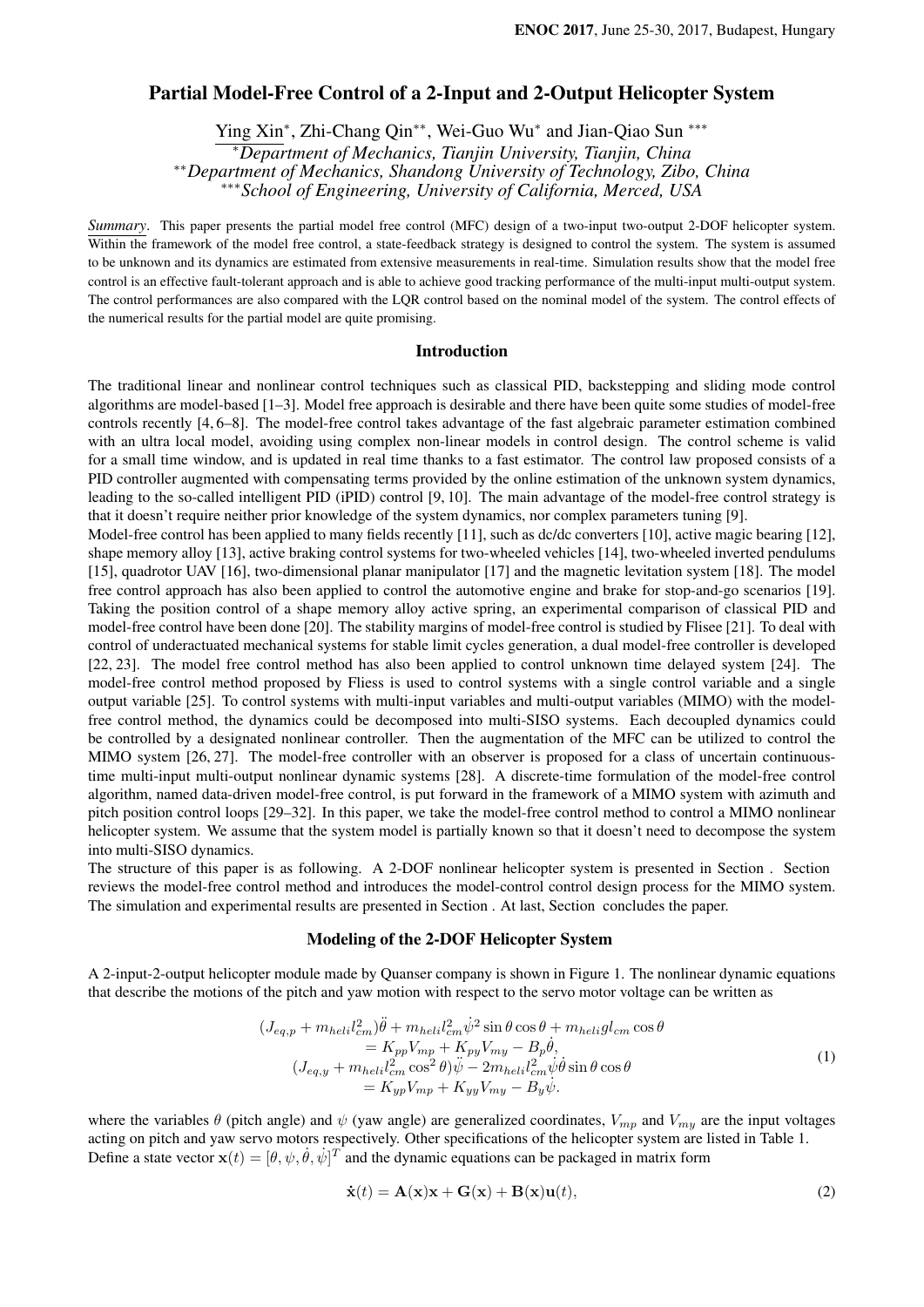where

$$
\mathbf{A}(\mathbf{x}) = \begin{bmatrix} 0 & 0 & 1 & 0 \\ 0 & 0 & 0 & 1 \\ 0 & 0 & \frac{-B_p}{J_{eq,p} + m_{heli}l_{cm}^2} & \frac{-m_{heli}l_{cm}^2 \dot{\psi} \sin \theta \cos \theta}{J_{eq,p} + m_{heli}l_{cm}^2} \\ 0 & 0 & \frac{2m_{heli}l_{cm}^2 \dot{\psi} \sin \theta \cos \theta}{J_{eq,y} + m_{heli}l_{cm}^2 \cos^2 \theta} & \frac{-B_y}{J_{eq,y} + m_{heli}l_{cm}^2 \cos^2 \theta} \end{bmatrix},
$$
(3)

$$
\mathbf{G}(\mathbf{x}) = \begin{bmatrix} 0 \\ 0 \\ \frac{-m_{helig}l_{cm}\cos\theta}{J_{eq,p} + m_{helil}l_{cm}^2} \\ 0 \end{bmatrix}, \mathbf{u} = \begin{bmatrix} u_{\theta} \\ u_{\psi} \end{bmatrix}
$$
(4)

$$
\mathbf{B}(\mathbf{x}) = \begin{bmatrix} 0 & 0 \\ 0 & 0 \\ \frac{K_{pp}}{\frac{1}{J_{eq,p} + m_{heli}l_{cm}^2}} & \frac{K_{pp}}{\frac{1}{J_{eq,p} + m_{heli}l_{cm}^2}} \\ \frac{K_{yp}}{\frac{1}{J_{eq,y} + m_{heli}l_{cm}^2} \cos^2 \theta} & \frac{K_{py}}{\frac{1}{J_{eq,y} + m_{heli}l_{cm}^2} \cos^2 \theta} \end{bmatrix} .
$$
 (5)

The linear dynamic equations which have been linearized near the quiescent point  $(\theta_0 = 0, \psi_0 = 0, \dot{\theta}_0 = 0, \dot{\psi}_0 = 0)$  of the nonlinear Equation (1) can be written in state space,

$$
\dot{\mathbf{x}} = \mathbf{A}_l \mathbf{x} + \mathbf{B}_l \mathbf{u},\tag{6}
$$

where

$$
\mathbf{A}_{l} = \begin{bmatrix} 0 & 0 & 1 & 0 \\ 0 & 0 & 0 & 1 \\ 0 & 0 & \frac{-B_{p}}{J_{eq,p} + m_{helil}_{cm}^{2}} & 0 \\ 0 & 0 & 0 & \frac{-B_{y}}{J_{eq,p} + m_{helil}_{cm}^{2}} \end{bmatrix}, \qquad (7)
$$
\n
$$
\mathbf{B}_{l} = \begin{bmatrix} 0 & 0 & 0 \\ 0 & 0 & 0 & \frac{-B_{y}}{J_{eq,p} + m_{helil}_{cm}^{2}} \\ \frac{K_{pp}}{J_{eq,p} + m_{helil}_{cm}^{2}} & \frac{K_{py}}{J_{eq,p} + m_{helil}_{cm}^{2}} \end{bmatrix}.
$$
\n
$$
(8)
$$

#### Model-Free Control Design

Model free control has no physical model but a purely numerical model which involves very few parameters that are estimated online during operation of the plant. The feedback control law is built and tuned by the numerical model and is thus updated at each sample time. Model free control relies on the real-time estimation of derivatives of measured signals.

# Review of SISO Model Free Control

The input-output relation of a single input single output (SISO) system could be represented by an first order local process model,

$$
\dot{y}(t) = F(t) + \alpha u(t),\tag{9}
$$

where  $F(t)$  is a continuously updated value that represents the overall time-varying dynamics of the system, and it could be approximately estimated using the information from the control signal  $u(t)$  and the controlled output  $y(t)$  [25].  $\alpha > 0$ is a design parameter. The ideal value of  $\alpha$  is set to the value of the exact model parameter *b*, assuming the exact model is  $\dot{y}(t) = f(t) + bu(t).$ 

The tracking error  $e(t)$  is defined as

$$
e(t) = y(t) - y_d(t),
$$

where  $y_d(t)$  is the desired tracking reference trajectory.

The key process of model-free control design is to estimate the differential  $\dot{y}(t)$ . As we all known, there are several math tools which could help us to finish this work, such the Taylor expansion and first order derivative plus lowpass filter technique.

Let *T* be the sample time of a digital system, and  $p > 0$  be the bandwidth parameter of an anti-aliasing lowpass filter. The derivative of a measured signal can be computed by passing the measurement through the following transfer function,

$$
H(s) = \frac{p}{s+p}s.\tag{10}
$$

This filter generates the estimate of  $\dot{y}(t)$ , with the notation  $[\dot{y}(t)]_{est}$ , which leads to the modified expression of (9),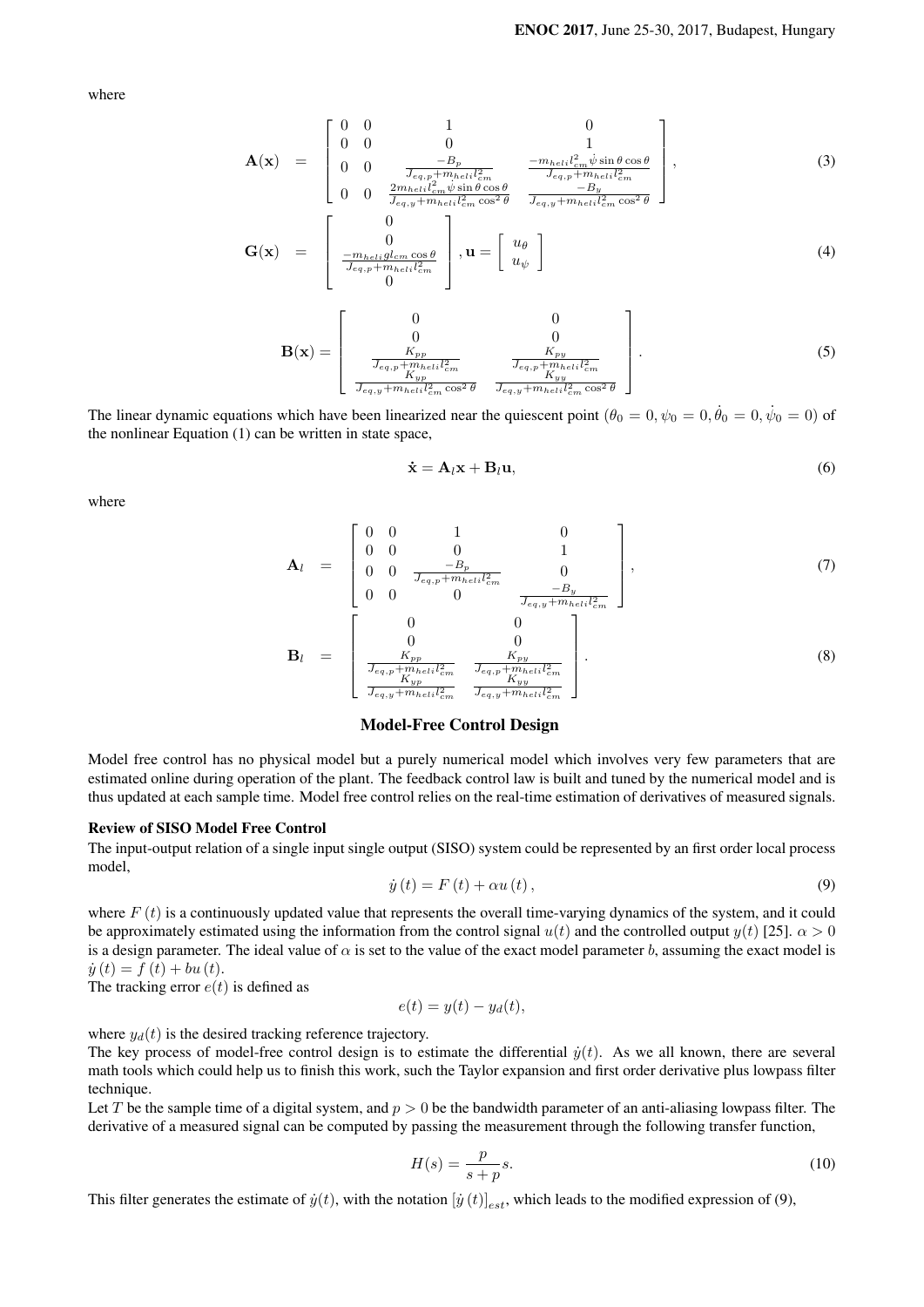$$
F_{est}\left(t\right) = \left[\dot{y}\left(t\right)\right]_{est} - \alpha u\left(t\right),\tag{11}
$$

where  $F_{est}(t)$  is the estimation of the unknown system dynamics  $F(t)$ . The derivative of the desired reference trajectory  $\dot{y}_d(t)$  can also be generated with the lowpass filter described in (10). In general, the model-free control input could be written as follows,

$$
u = \frac{-F_{est} + \dot{y}_d + u_c}{\alpha},\tag{12}
$$

where  $u_c$  is the control input of the feedback controller need to be designed. By substituting (12) into (9),

$$
\dot{y} = F + \alpha \left( \frac{-F_{est} + \dot{y}_d + u_c}{\alpha} \right)
$$
  
=  $e_{est} + \dot{y}_d + u_c.$  (13)

where  $e_{est} = F - F_{est}$  is the estimation error of the known system dynamics. The control structure is characterized by the following tracking error dynamics,

$$
\dot{e}(t) = e_{est} + u_c. \tag{14}
$$

If the system dynamics *F* can be estimated exactly, i.e.  $e_{est} \approx 0$ , the estimation error  $e_{est}$  can be seen as disturbance and the system output  $y(t)$  will track  $y_d(t)$  in finite time by designing the local controller  $u_c$ , such as iP, iPD, iPID methods, and so on.

# Partial Model Free Control for MIMO Systems

For the 2-input 2-output helicopter system, we assume the matrix  $B(x)$  in Equation (6) is known prior and take the ultra-local model as follows,

$$
\dot{\mathbf{y}}\left(t\right) = \mathbf{F}\left(t\right) + \alpha \mathbf{u}\left(t\right),\tag{15}
$$

where  $\mathbf{y}(t) = [\dot{\theta}, \dot{\psi}]^T$  is the velocity part of the state variable  $\mathbf{x}(t)$  defined previously,  $\mathbf{F}(t) = [F_1(t), F_1(t)]^T$  is the matrix form of the system dynamics except the gravity part,  $\mathbf{u}(t) \in \mathbb{R}^2$  is the control input,  $\alpha$  is the last two rows of matrix  $B(x)$  and can be written as following,

$$
\alpha = \left[\begin{array}{cc} \alpha_{11} & \alpha_{12} \\ \alpha_{21} & \alpha_{22} \end{array}\right] = \left[\begin{array}{cc} \frac{K_{pp}}{J_{eq,p} + m_{hel} i l_{cm}^2} & \frac{K_{py}}{J_{eq,p} + m_{hel} i l_{cm}^2} \\ \frac{K_{yp}}{J_{eq,y} + m_{hel} i l_{cm}^2 \cos^2 \theta} & \frac{K_{py}}{J_{eq,y} + m_{hel} i l_{cm}^2 \cos^2 \theta} \end{array}\right].\tag{16}
$$

Then the state equation (6) of this helicopter system can be written as

$$
\dot{\mathbf{x}}(t) = \left[ \begin{array}{c} \mathbf{y}(t) \\ \mathbf{F}(t) \end{array} \right] + \left[ \begin{array}{c} \mathbf{0}_{2 \times 2} \\ \alpha \end{array} \right] \mathbf{u}(t).
$$
 (17)

Based on the knowledge of model free control design for SISO system, we propose a partial model free control design method for the ultra-local system (15). We first estimate the derivative of **y** (*t*) by the lowpass filter (10). Then the system dynamics  $\mathbf{F}(t)$  can be obtained from the derivative estimation and the control input,

$$
\mathbf{F}_{est}\left(t\right) = \left[\dot{\mathbf{y}}\left(t\right)\right]_{est} - \alpha \mathbf{u}\left(t\right). \tag{18}
$$

Then define the control input  $\mathbf{u}(t)$  as the following form

$$
\mathbf{u}(t) = \alpha^{-1} \left[ -\mathbf{F}_{est}(t) + \mathbf{\dot{y}}_{d}(t) \right] + \mathbf{v}(t), \qquad (19)
$$

where  $\dot{\mathbf{y}}_d(t) = [\ddot{\theta}_d, \ddot{\psi}_d]^T$  is the derivative estimation of  $\mathbf{y}_d$ , and  $\mathbf{v}(t) \in \mathbb{R}^{2 \times 1}$  is a control vector need to be designed further. Substituting (19) into (15),

$$
\dot{\mathbf{y}}(t) = \mathbf{F}(t) - \mathbf{F}_{est}(t) + \dot{\mathbf{y}}_d(t) + \alpha \mathbf{v}(t)
$$
  
=  $\mathbf{e}_{est} + \dot{\mathbf{y}}_d(t) + \alpha \mathbf{v}(t)$ .

Define a tracking error state as  $\mathbf{e} = \mathbf{x} - \mathbf{x}_d$ . Substituting (19) into (17), the state equation can be transformed into error state as

$$
\dot{\mathbf{e}}(t) = \begin{bmatrix} \mathbf{0}_{2\times 2} & \mathbf{I}_{2\times 2} \\ \mathbf{0}_{2\times 2} & \mathbf{0}_{2\times 2} \end{bmatrix} \mathbf{e}(t) + \begin{bmatrix} \mathbf{0}_{2\times 1} \\ \mathbf{e}_{est} \end{bmatrix} + \begin{bmatrix} \mathbf{0}_{2\times 2} \\ \alpha \end{bmatrix} \mathbf{v}(t). \tag{20}
$$

When the estimation  $\mathbf{F}_{est}(t)$  is enough close to the real system dynamics  $\mathbf{F}(t)$ , i.e.  $\mathbf{e}_{est} \approx \mathbf{0}$ , the complex nonlinear control design problem is translated to a linear control design problem. Lots of linear control design methods can be used to control the system (20). It is mentioned that the matrix  $\alpha$  must be known prior and be invertible.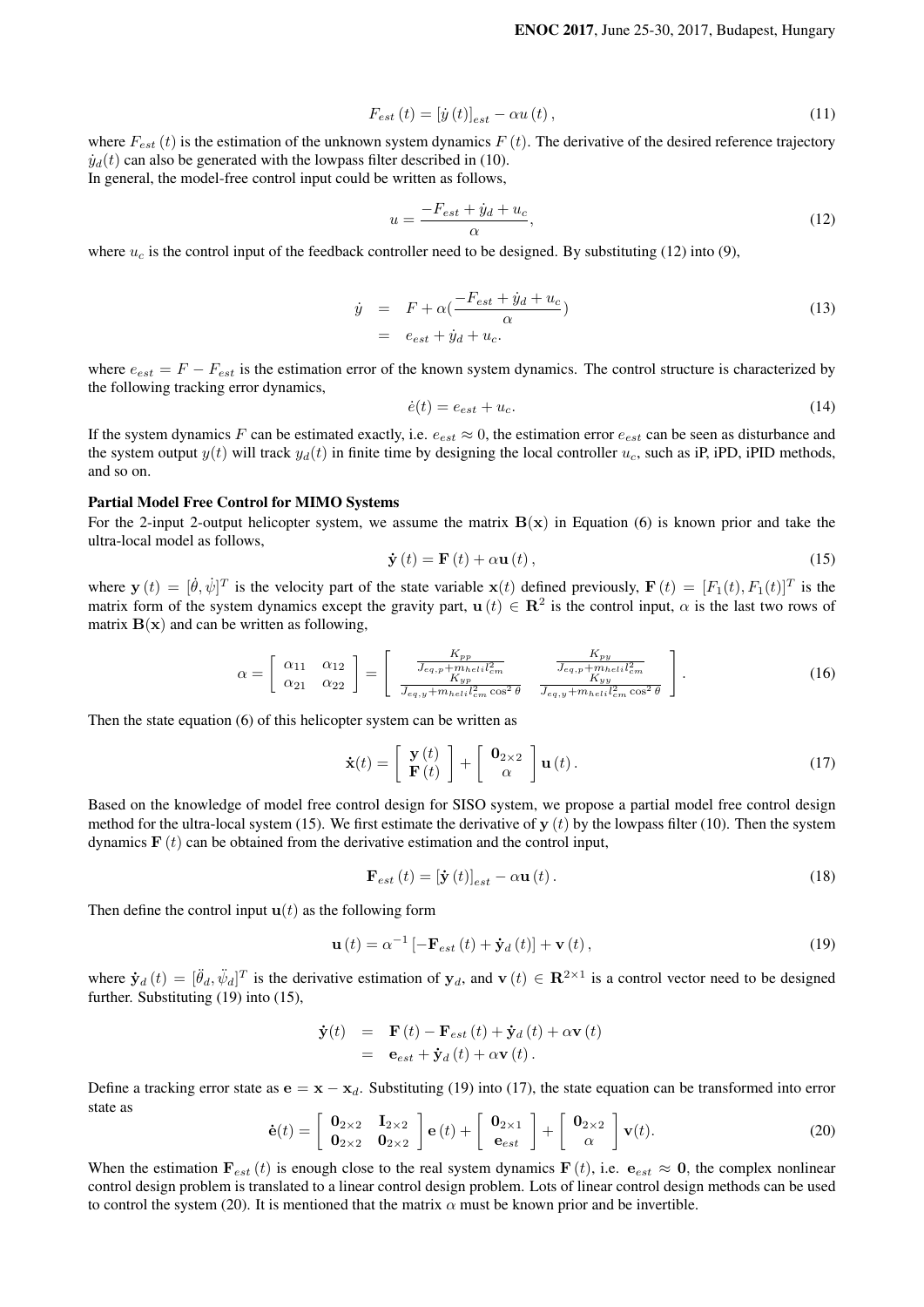# Simulation of the Control Strategy

The input voltages of the pitch and yaw motors with respect to the pitch and yaw control output  $u_{\theta}$  and  $u_{\psi}$  are

$$
V_{mp} = \begin{cases} V_{\theta,\min} & u_{\theta} \le V_{\theta,\min} \\ u_{\theta} & V_{\theta,\min} < u_{\theta} < V_{\theta,\max} \\ V_{\theta,\max} & u_{\theta} \ge V_{\theta,\max} \end{cases}
$$
 (21)

$$
V_{my} = \begin{cases} V_{\psi,\min} & u_{\psi} \le V_{\psi,\min} \\ u_{\psi} & V_{\psi,\min} < u_{\psi} < V_{\psi,\max} \\ V_{\psi,\max} & u_{\psi} \ge V_{\psi,\max} \end{cases}
$$
 (22)

when using the UPM-2405 DC motor, the pitch control voltage  $u_{\theta}$  is saturated by the maximum amplifier voltage  $V_{\theta, \text{max}} = 24V$  and the minimum voltage  $V_{\theta, \text{min}} = -24V$ . Similarly, the yaw control voltage  $u_{\psi}$  when using the UPM-1503 DC motor is limited to a maximum voltage of  $V_{\psi, \text{max}} = 15V$  and a minimum voltage of  $V_{\psi, \text{min}} = -15V$ .

# LQR Control

To show the model free control performances of the MIMO helicopter system (2), we take the linear quadratic regulator (LQR) design as the comparison. A feed-forward and a proportional integral differential (FF+PID) control algorithms are designed to regular the pitch angle *θ*. A PID controller is designed to control the yaw angle *ψ*.

In FF+PID control, the pitch position is regulated using a nonlinear feed-forward loop that compensates for the gravitational torque  $\tau_q = m_{hili}gl_{cm} \cos \theta$  in Equation (1). The feed-forward control is designed as

$$
u_{ff} = k_{ff} \frac{m_{hilig} l_{cm} \cos \theta_d}{K_{pp}},
$$
\n(23)

where  $\theta_d$  is the desired pitch angle and  $k_{ff}$  is the feed-forward control gain, here take  $k_{ff} = 1.0$ . This applies the bulk of the voltage needed to hover the helicopter at the commanded position.

An integrator is introduced to the feed back control to minimize the steady-state error. By introducing two extended state variables  $x_5 = \int_0^t [\theta(\tau) - \theta_d(\tau)] d\tau$  and  $x_6 = \int_0^t [\psi(\tau) - \psi_d(\tau)] d\tau$ , the PID control  $[u_{pid,\theta}, u_{pid,\psi}]^T = \mathbf{K} (\mathbf{x}_d - \mathbf{x})$ is designed, where

$$
\mathbf{K} = \left[ k_{1p,\theta}, k_{1p,\psi}, k_{1d,\theta}, k_{1d,\psi}, k_{1i,\theta}, k_{1i,\psi} \atop k_{2p,\theta}, k_{2p,\psi}, k_{2d,\theta}, k_{2d,\psi}, k_{2i,\theta}, k_{2i,\phi} \right],
$$
\n(24)

Thus the control inputs can be expressed as

$$
\begin{bmatrix} u_{\theta} \\ u_{\psi} \end{bmatrix} = \begin{bmatrix} u_{ff} \\ 0 \end{bmatrix} + \mathbf{K} (\mathbf{x}_d - \mathbf{x}). \tag{25}
$$

Choosing appropriate weighting matrix **Q**, **R** and considering the linearized state equation (6), the feedback control gain **K** can be solved as

$$
\mathbf{K} = \begin{bmatrix} 18.9366, & 1.9798, & 7.4920, & 1.5280, & 7.0291, & 0.7696 \\ 2.2223, & 19.4458, & -0.4503, & 11.8933, & -0.7696, & 7.0291 \end{bmatrix},
$$
(26)

$$
\mathbf{Q} = diag([200, 150, 100, 200, 50, 50]), \tag{27}
$$

$$
\mathbf{R} = \begin{bmatrix} 1 & 0 \\ 0 & 1 \end{bmatrix}.
$$
 (28)

#### Partial MFC Method

With the model free design, the tracking control problem of the complex nonlinear MIMO dynamic system (1) have been transformed to control the linear equation (20). The next step we need to do is to design the control law  $\mathbf{v}(t)$ . We also tale PID design method to design **v**(*t*). By introducing two extended state variables  $e_5 = \int_0^t [\theta(\tau) - \theta_d(\tau)] d\tau$ 

and  $e_6 = \int_0^t \left[ \psi \left( \tau \right) - \psi_d \left( \tau \right) \right] d\tau$ , the PID control law is

$$
\mathbf{v}(t) = -\mathbf{P}\mathbf{e}(t),\tag{29}
$$

where  $P \in \mathbb{R}^{2 \times 6}$  is a feedback control gain matrix. However, from (5) and (16), we find the matrix  $\alpha$  is not a constant matrix. In design process, we take its linearization, that is the last two rows of **B***<sup>l</sup>* .

Choosing the same weighting matrix **Q**, **R** in (27-28) and considering the coefficient matrix of error state equation (20), the feedback control gain **P** can also be solved as

$$
\mathbf{P} = \begin{bmatrix} 18.7248 & 1.29871 & 0.7475 & 0.9424 & 7.0535 & 0.4984 \\ -1.3867 & 19.2759 & -0.9302 & 15.7588 & -0.4984 & 7.0535 \end{bmatrix}.
$$
 (30)

So the model free control law of the MIMO nonlinear helicopter system (15) is

 $\sqrt{2}$ 

$$
\mathbf{u}(t) = \alpha^{-1} \left[ -\mathbf{F}_{est}(t) + \dot{\mathbf{y}}_d(t) \right] - \mathbf{P} \mathbf{e}(t),\tag{31}
$$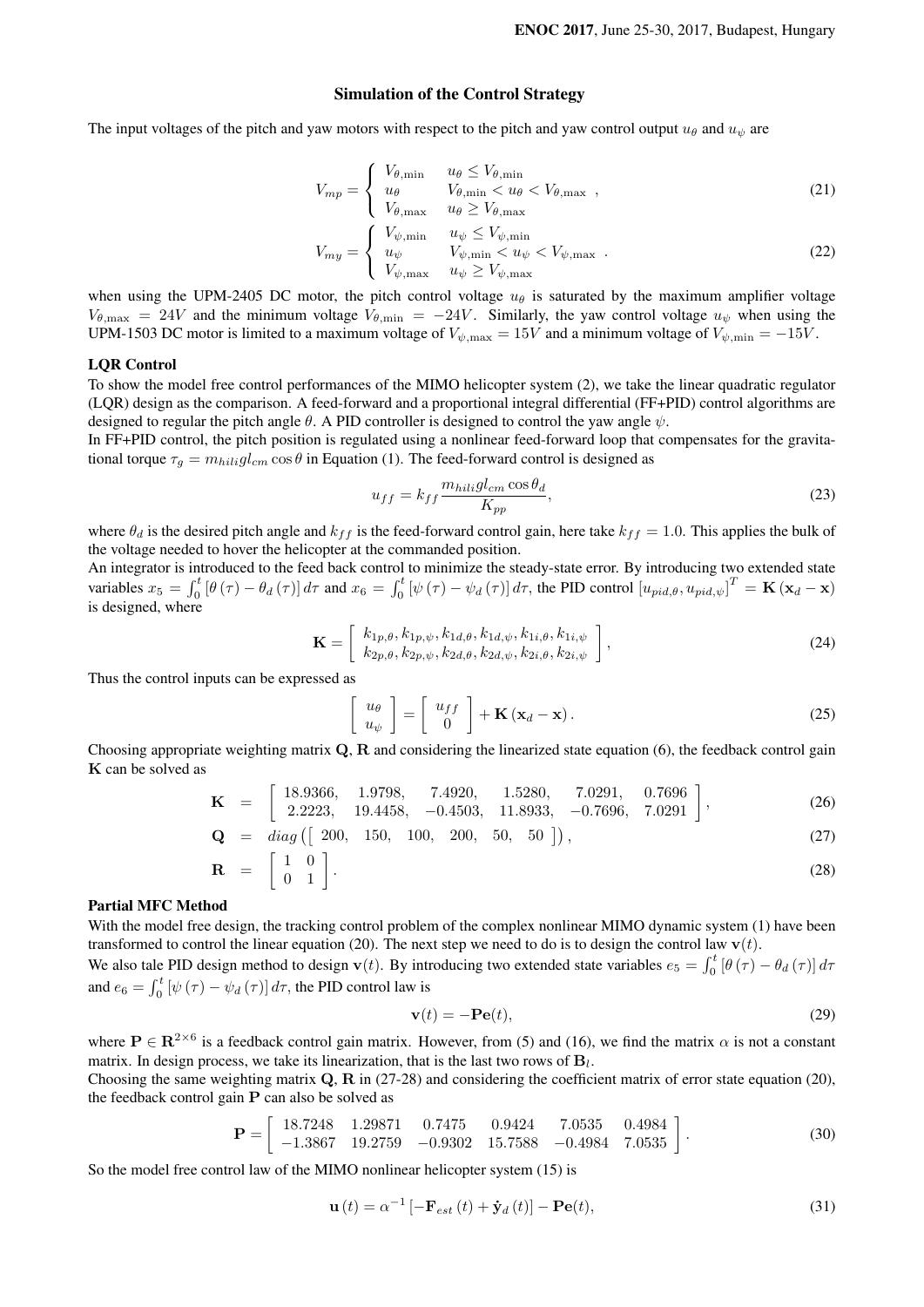#### Simulation Results

In this subsection, we set two scenarios to simulate the 2-input 2-output nonlinear helicopter system (1) controlled with LQR and MFC methods respectively.

# *Scenario 1 Step Response Study*

In this scenario, we set the tracking references  $\theta_d(t)$  and  $\psi_d(t)$  as

$$
\theta_d(t) = 0, \psi_d(t) = 90^\circ. \tag{32}
$$

Figure 2 shows the step reponses of angle *θ* and *ψ* respectively. From this figure, we can visually find that the pitch angle *θ* is well controlled with both LQR and MFC methods. However, it has a smaller overshoot of the yaw angle *ψ* controlled with MFC method. Figure 3 shows the control forces of  $u_{\theta}$  and  $u_{\psi}$  respectively. In the subgraph of each subfigures, we find the control force generated with MFC method (red lines) has an oscillation at the beginning of the simulation. This is an usual phenomenon of MFC method because it need an estimation for system dynamics and it is a learning process.

#### *Scenario 2 Complex Periodic Signal Tracking*

We define two complex tracking reference trajectories for pitch angle and yaw angle,

$$
\theta_d(t) = 0.3\sin(1.3t) + 0.1\cos(0.9t) + 0.2\sin(1.5t), \tag{33}
$$

$$
\psi_d(t) = 0.82 + 0.3\sin(1.6t) + 0.3\cos(0.6t) + 0.1\sin(0.8t). \tag{34}
$$

With control gain **K**, the feed-forward and the proportional integral differential (FF+PID) control voltage is added to the pitch servo motor to regular the pitch angle *θ* to track the reference trajectory (33). The PID control voltage is added to the yaw servo motor to control the yaw angle  $\psi$  to track the reference trajectory (34). The blue lines in Figure 4 and 5 are the tracking performances of pitch and yaw angle under LQR control respectively. The red lines in Figure 4 and 5 are the tracking performances of pitch and yaw angle with MFC method respectively. We find that the pitch and yaw angle *θ* and  $ψ$  controlled with MFC has fast response and smaller tracking errors compared to the LQR method. Figures 6 and 6 show the results of control force  $u_\theta$  and  $u_\psi$  respectively. From these two figures we can still find the oscillation phenomenon at the beginning of simulation.

# A Comparison Study

To investigate the improvement of the tracking performances, we set two evaluation functions. The two indexes will show the tracking control performances and the energy consumption of the controller. The smaller the  $J_x$  is, the better the tracking performances are. The smaller the  $J<sub>u</sub>$  is, the lower energy consumption cost.

$$
J_{\mathbf{x}} = \frac{1}{T} \int_0^T \left[ \left( \theta \left( \tau \right) - \theta_d \left( \tau \right) \right)^2 + \left( \psi \left( \tau \right) - \psi_d \left( \tau \right) \right)^2 \right] d\tau, \tag{35}
$$

$$
J_{\mathbf{u}} = \frac{1}{T} \int_0^T \left[ |u_{\theta}(\tau)| + |u_{\psi}(\tau)| \right] d\tau.
$$
 (36)

In the simulation, we set simulation time  $T = 50s$ , the two indexes  $J_x$  and  $J_u$  of LQR and MFC are list in Table 2. Through the simulation results, we find that the MIMO nonlinear helicopter system controlled by model free control method would track the reference trajectories very well. Compared to LQR control from Table 2, the model free control improves the tracking performances quite a lot and the energy cost is nearly the same with the LQR control.

#### **Conclusion**

In this paper, a partial model-free output feedback controller was proposed to control a 2-DOF nonlinear helicopter system. The control strategy was implemented partly depends on the system model. A lowpass filter technique is applied to the differential estimation. Based on the proposed partial model-free control strategy, the linear quadratic regulator (LQR) technique is taken to optimize the control parameters. Two scenarios are set to check the control performances. From the study of the simulation, we find the control effects of the partial model-free control method are quite promising.

#### Acknowledgements

The material in this paper is based on work supported by grants (11172197, 11332008 and 11572215) from the National Natural Science Foundation of China.

# References

<sup>[1]</sup> Åström, K. J., and Hägglund, T., 1995. *PID controllers: Theory, Design and Tuning*. Instrument Society of America Research Triangle Park, Nc.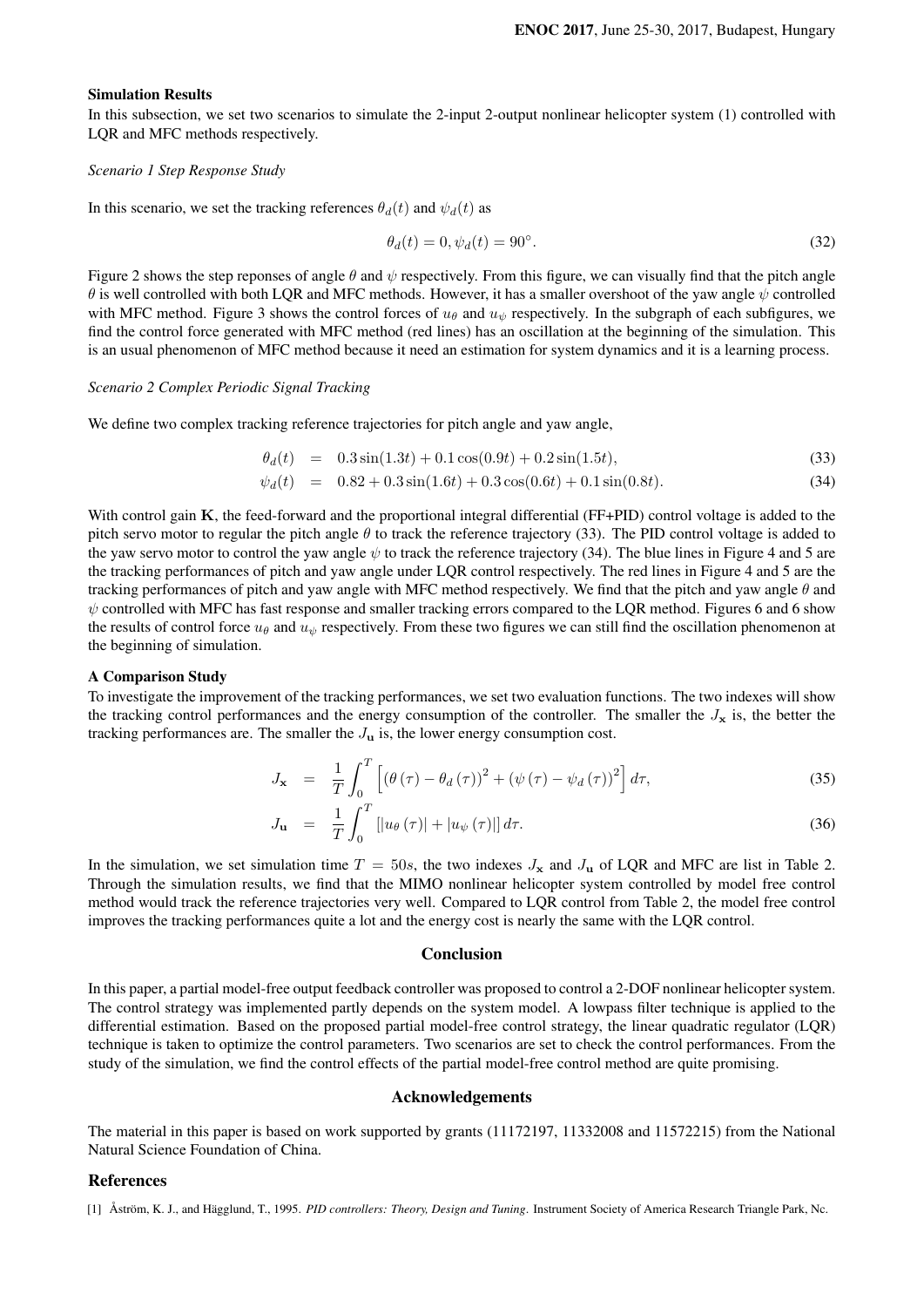- [2] Madani, T., and Benallegue, A., 2006. "Backstepping control for a quadrotor helicopter". In Proceedings of International Conference on Intelligent Robots and Systems, pp. 3255–3260.
- [3] Yang, J., Li, S., and Yu, X., 2013. "Sliding-mode control for systems with mismatched uncertainties via a disturbance observer". *IEEE Transactions on Industrial Electronics,* 60(1), pp. 160–169.
- [4] Bourdais, R., Fliess, M., Join, C., and Perruquetti, W., 2007. "Towards a model-free output tracking of switched nonlinear systems". *IFAC Proceedings Volumes,* 40(12), pp. 504–509.
- [5] Fliess, M., and Join, C., 2009. "Model-free control and intelligent PID controllers: towards a possible trivialization of nonlinear control?". *IFAC Proceedings Volumes,* 42(10), pp. 1531–1550.
- [6] Fliess, M., Join, C., and Sira-Ramirez, H., 2006. "Complex continuous nonlinear systems: their black box identification and their control". In Proceedings of the 14th IFAC Symposium on System Identification.
- [7] Fliess, M., Join, C., and Sira-Ramirez, H., 2007. "Nonlinear estimation is easy". *International Journal of Modelling, Identification and Control,* 4(1), pp. 12–27.
- [8] Mboup, M., Join, C., and Fliess, M., 2009. "Numerical differentiation with annihilators in noisy environment". *Numerical Algorithms,* 50(4), pp. 439–467.
- [9] d'Andréa-Novel, B., Fliess, M., Join, C., Mounier, H., and Steux, B., 2010. "A mathematical explanation via "intelligent" PID controllers of the strange ubiquity of pids". In Proceedings of the Control & Automation, pp. 395–400.
- [10] Michel, L., Join, C., Fliess, M., Sicard, P., and Chériti, A., 2010. "Model-free control of dc/dc converters". In Proceedings of the 12th Workshop on Control and Modeling for Power Electronics (COMPEL), Vol. 11, pp. 1–8.
- [11] Fliess, M., Join, C., and Riachy, S., 2011. "Revisiting some practical issues in the implementation of model-free control". *IFAC Proceedings Volumes,* 44(1), pp. 8589–8594.
- [12] De Miras, J., Join, C., Fliess, M., Riachy, S., and Bonnet, S., 2013. "Active magnetic bearing: A new step for model-free control". In Proceedings of the 52nd IEEE Conference on Decision and Control, pp. 7449–7454.
- [13] Gédouin, P.-A., Join, C., Delaleau, E., Bourgeot, J.-M., Arbab-Chirani, S., and Calloch, S., 2008. "Model-free control of shape memory alloys antagonistic actuators". *IFAC Proceedings Volumes,* 41(2), pp. 4458–4463.
- [14] Formentin, S., De Filippi, P., Tanelli, M., and Savaresi, S. M., 2010. "Model-free control for active braking systems in sport motorcycles". *IFAC Proceedings Volumes,* 43(14), pp. 873–878.
- [15] Yu, C. Y., and Wu, J. L., 2016. "Intelligent PID control for two-wheeled inverted pendulums". In Proceedings of the International Conference on System Science and Engineering (ICSSE), pp. 1–4.
- [16] Younes, Y. A., Drak, A., Noura, H., Rabhi, A., and Hajjaji, A. E., 2014. "Model-free control of a quadrotor vehicle". In Proceedings of the International Conference on Unmanned Aircraft Systems (ICUAS), pp. 1126–1131.
- [17] Madonski, R., and Herman, P., 2013. "Model-free control of a two-dimensional system based on uncertainty reconstruction and attenuation". In ´ Proceedings of the 2013 Conference on Control and Fault-Tolerant Systems (SysTol), pp. 542–547.
- [18] Moraes, M. S., and da Silva, P. S. P., 2015. "Model-free control of magnetic levitation systems through algebraic derivative estimation". In Proceedings of the 23rd ABCM International Congress of Mechanical Engineering.
- [19] Choi, S., d'Andréa-Novel, B., Fliess, M., Mounier, H., and Villagra, J., 2009. "Model-free control of automotive engine and brake for stop-and-go scenarios". In Proceedings of the European Control Conference (ECC), pp. 3622–3627.
- [20] Gédouin, P.-A., Delaleau, E., Bourgeot, J.-M., Join, C., Arbab-Chirani, S., and Calloch, S., 2011. "Experimental comparison of classical pid and model-free control: position control of a shape memory alloy active spring". *Control Engineering Practice,* 19(5), pp. 433–441.
- [21] Fliess, M., and Join, C., 2014. "Stability margins and model-free control: A first look". In Proceedings of the 2014 European Control Conference (ECC), pp. 454–459.
- [22] Andary, S., and Chemori, A., 2011. "A dual model-free control of non-minimum phase systems for generation of stable limit cycles". In Proceedings of the Conference on Decision and Control and European Control Conferen
- [23] Andary, S., Chemori, A., Benoit, M., and Sallantin, J., 2012. "A dual model-free control of underactuated mechanical systems, application to the inertia wheel inverted pendulum". In Proceedings of American Control Conference, Vol. 18, pp. 1029–1034.
- [24] Doublet, M., Join, C., and Hamelin, F., 2016. "Model-free control for unknown delayed systems". In Proceedings of the 3rd Conference on Control and Fault-Tolerant Systems (SysTol), pp. 630–635.
- [25] Fliess, M., and Join, C., 2013. "Model-free control". *International Journal of Control,* 86(12), pp. 2228–2252.
- [26] Younes, Y. A., Drak, A., Noura, H., Rabhi, A., and Hajjaji, A. E., 2016. "Robust model-free control applied to a quadrotor UAV". *Journal of Intelligent & Robotic Systems*, pp. 1–16.
- [27] Precup, R.-E., Radac, M.-B., Roman, R.-C., and Petriu, E. M., 2017. "Model-free sliding mode control of nonlinear systems: Algorithms and experiments". *Information Sciences,* 381, pp. 176–192.
- [28] Boubakir, A., Labiod, S., Boudjema, F., and Plestan, F., 2014. "Model-free controller with an observer applied in real-time to a 3-DOF helicopter". *Turkish Journal of Electrical Engineering & Computer Sciences,* 22(6), pp. 1564–1581.
- [29] Radac, M.-B., Roman, R.-C., Precup, R.-E., and Petriu, E. M., 2014. "Data-driven model-free control of twin rotor aerodynamic systems: Algorithms and experiments". In Proceedings of the IEEE International Symposium on Intelligent Control (ISIC), pp. 1889–1894.
- [30] Roman, R.-C., Radac, M.-B., Precup, R.-E., and Petriu, E. M., 2015. "Data-driven optimal model-free control of twin rotor aerodynamic systems". In Proceedings of the IEEE International Conference on Industrial Technol
- [31] Roman, R. C., Radac, M. B., Precup, R. E., and Stinean, A. I., 2015. "Two data-driven control algorithms for a MIMO aerodynamic system with experimental validation". In Proceedings of the International Conference on System Theory, Control and Computing, pp. 736–741.
- [32] Roman, R.-C., Radac, M.-B., and Precup, R.-E., 2016. "Multi-inputicmulti-output system experimental validation of model-free control and virtual reference feedback tuning techniques". *IET Control Theory & Applications,* 10(12), pp. 1395–1403.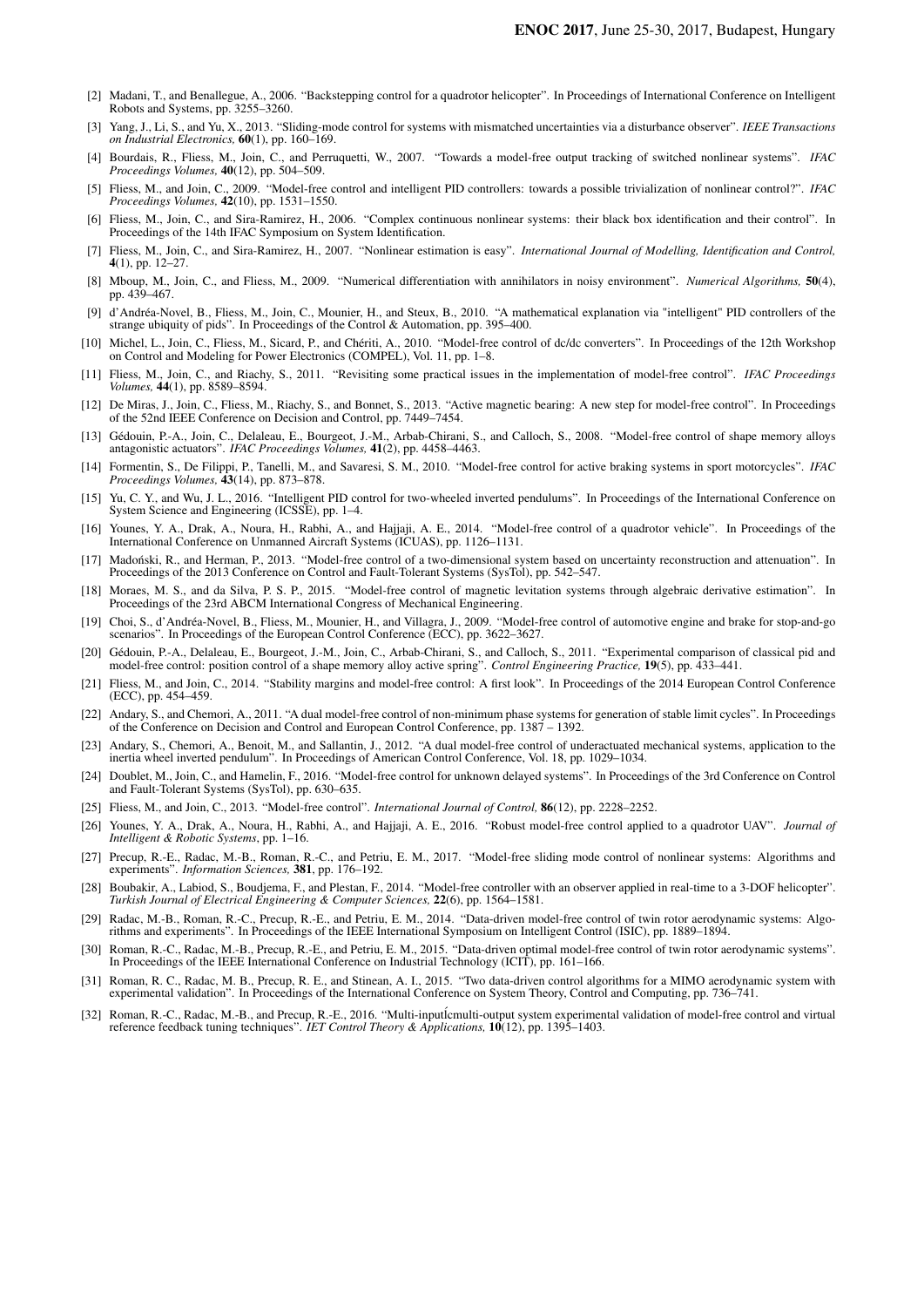| Symbol     | Description                                               | Value  | Unit     |
|------------|-----------------------------------------------------------|--------|----------|
| $m_{heli}$ | total moving mass of the helicopter                       | 1.3872 | kg       |
| $l_{cm}$   | center of mass along helicopter body from pitch axis      | 0.1860 | m        |
| $J_{eq,p}$ | total moment of inertia about pitch axis                  | 0.0384 | $kg.m^2$ |
| $J_{eq,y}$ | total moment of inertia about yaw axis                    | 0.0432 | $kg.m^2$ |
| $B_p$      | equivalent viscous damping about pitch axis               | 0.8000 | N/V      |
| $B_y$      | equivalent viscous damping about yaw axis                 | 0.3180 | N/V      |
| $K_{pp}$   | thrust torque constant of pitch axis from pitch propeller | 0.2040 | N.m/V    |
| $K_{py}$   | thrust torque constant of pitch axis from yaw propeller   | 0.0068 | N.m/V    |
| $K_{yy}$   | thrust torque constant of yaw axis from yaw propeller     | 0.0720 | N.m/V    |
| $K_{yp}$   | thrust torque constant of yaw axis from pitch propeller   | 0.0219 | N.m/V    |

Table 1: The helicopter system specifications

Table 2: The evaluation function values

| Index    | Step-LOR | $Step-MFC$ | Period-LOR | Period-MFC |
|----------|----------|------------|------------|------------|
| $J_x$    | 91.2868  | 82.0765    | 97.9797    | 53.4541    |
| $J_{11}$ | 25.0748  | 25.0701    | 24.4156    | 24.2612    |



Figure 1: The module of 2-DOF helicopter system.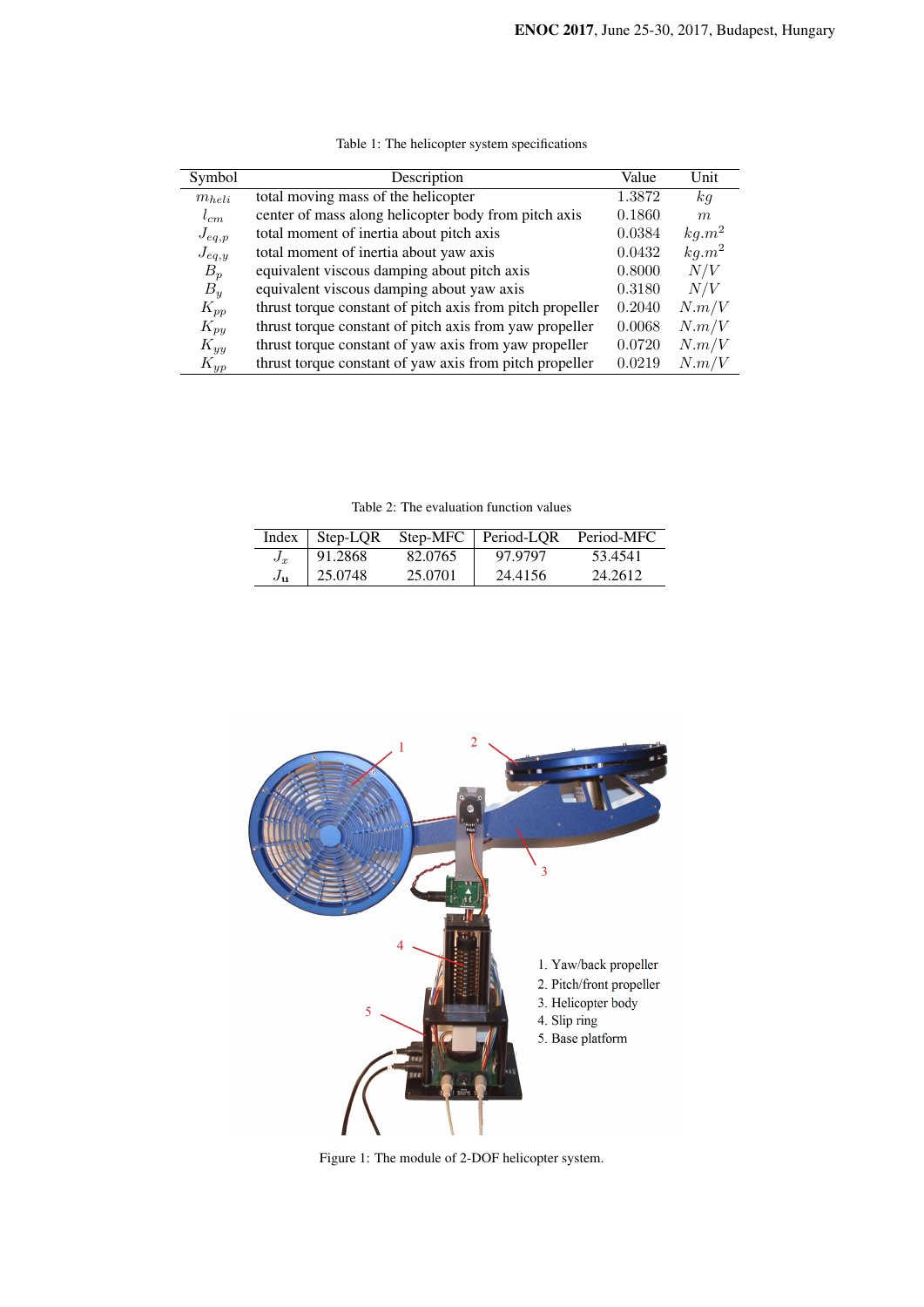

Figure 2: The simulation results of step response for angle  $\theta(t)$  and  $\psi(t)$  when tracking  $\theta_d(t) = 0^\circ$  and  $\psi(t) = 90^\circ$  respectively.



Figure 3: The control results of step response simulation. The blue lines are the LQR control forces and the red ones are model-free control forces. The oscillations of the red lines at the beginning of the simulation in the subgraph are introduced by the estimation of the system dynamics.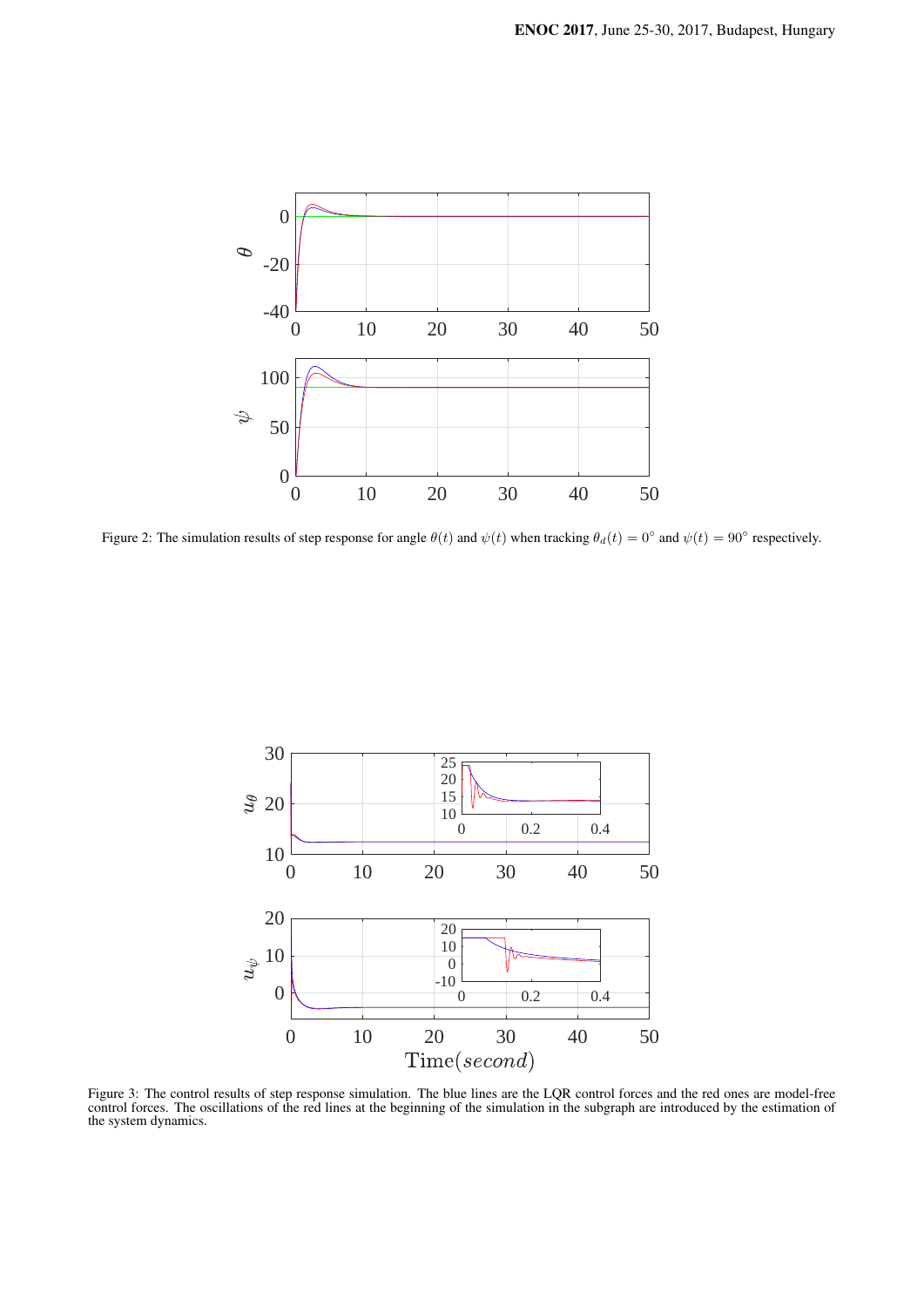

Figure 4: The simulation results of pitch angle and tracking error when tracking the reference signal *θd*(*t*). The gree line is the reference trajectory, the blue line is result controlled with LQR method and the red line represents the tracking performance controlled with MFC method.



Figure 5: The simulation results of yaw angle and tracking error when tracking the reference signal  $\psi_d(t)$ . The gree line is the reference trajectory, the blue line is result controlled with LQR method and the red line represents the tracking performance controlled with MFC method.